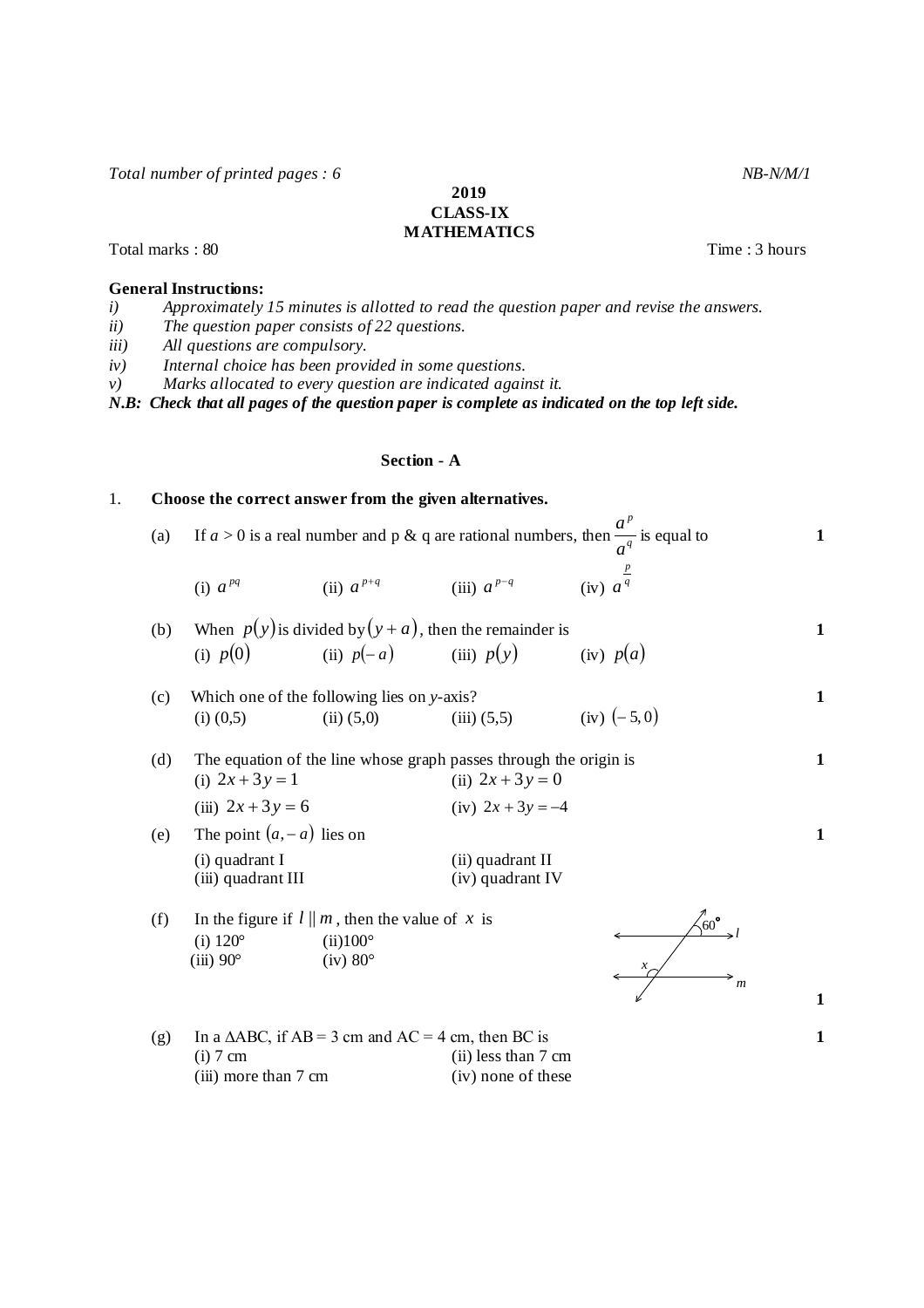**2**

 **2**

**2**

 $C \longrightarrow D$ 

(h) If three angles of a quadrilateral are 100°, 85° and 105°, then the measure of the fourth angle is **1** (i)  $100^{\circ}$  (ii)  $90^{\circ}$  (iii)  $80^{\circ}$  (iv)  $70^{\circ}$ (i) One side of a equilateral triangle is *a*, then the semi perimeter of a triangle is **1**

(i) 
$$
\frac{a^3}{2}
$$
 (ii) a (iii)  $\frac{a}{2}$  (iv)  $\frac{3a}{2}$ 

(j) The probability of getting a whole number when a die is thrown. **1** 1

(i) -1 (ii) 0 (iii) 
$$
\frac{1}{6}
$$
 (iv) 1

### **Section – B**

2. Insert eight rational numbers between  $x$  and  $|x|$ , where 11  $x = \frac{-5}{11}$  2

3. If 
$$
p(x) = x^2 - x + 1
$$
, then find the value of  $\frac{p(1) - p(-1)}{2}$ 

- 4. In the adjoining figure, ABC is an equilateral triangle. Find the co-ordinates of A.
- 5. In the adjoining figure, if  $AC = BD$ , then prove that  $AB = CD$ .
- 6. Eleven bags of wheat flour, each marked 5 kg, actually contained the following weights of flour (in kg):<br> $4.97$  5.05 5.08 4.97 5.05 5.08 5.03 5.00 5.06 5.08 4.98 5.04 5.07 5.00 Find the probability that any of these bags chosen at random contains: (i) more than 5 kg flour. (ii) less than 5 kg flour. **2**

## **Section - C**

A

B

**7. a.** Locate  $\sqrt{3}$  on the number line.

**25**  
**3**  
**3**  
**4** 
$$
-\sqrt{5}
$$
  
**4**  $-\sqrt{5}$   
**4**  $-\sqrt{5}$   
**4**  $-\sqrt{5}$   
**4**  $+\sqrt{5}$   
**4**  $+\sqrt{5}$ 

8. **a.** Find the value of  $(x-a)^3 + (x-b)^3 + (x-c)^3 - 3(x-a)(x-b)(x-c)$ , when  $a + b + c = 3x$ **Or 3**

**b.** Give possible expressions for the length and breadth of a rectangle which has area  $25a^2 - 35a + 12$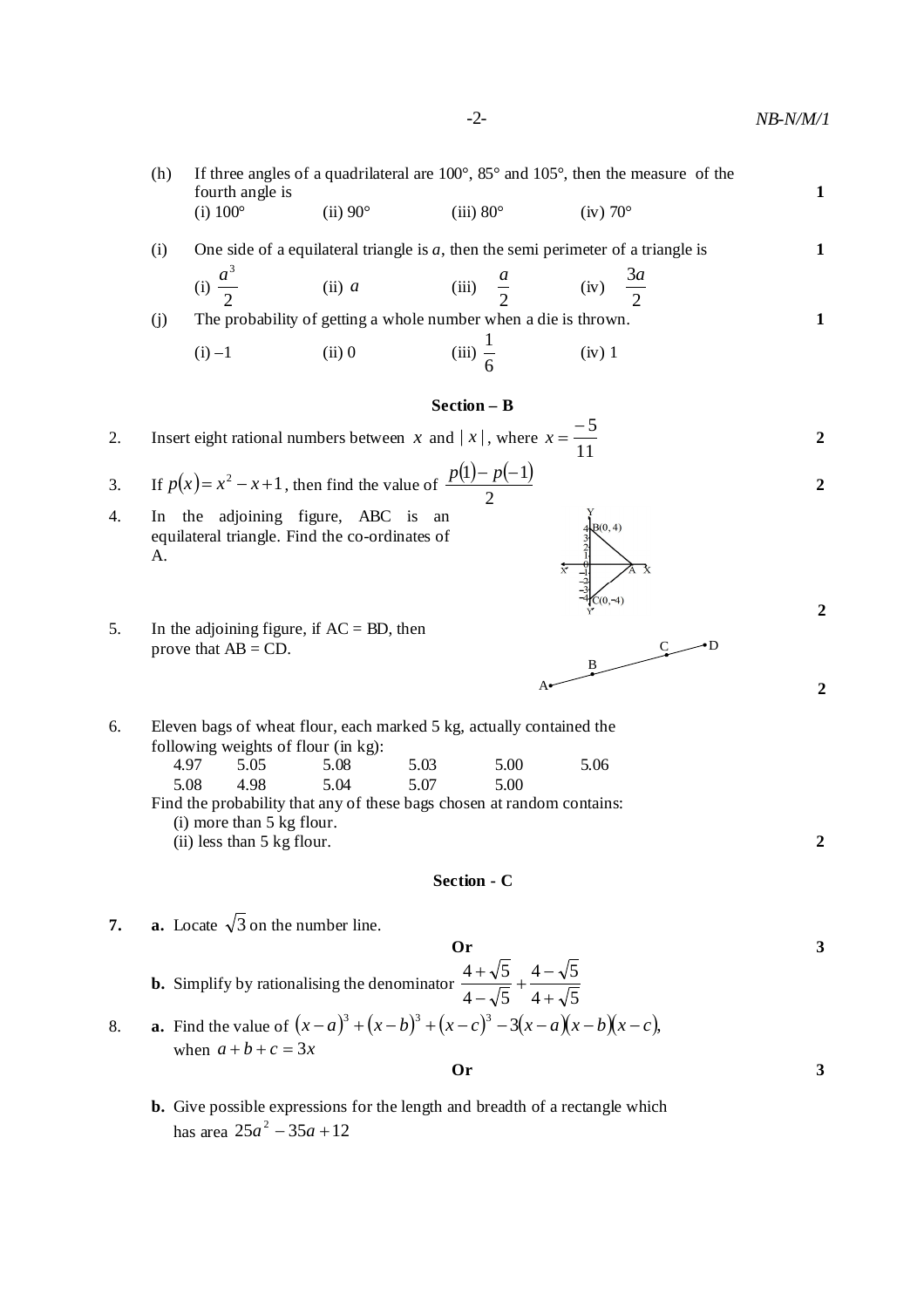**3**

- 9. In the adjoining figure, ABCD is a rectangle in which  $AB = 8$  unit and  $BC = 6$  unit. If P, Q, R and S are the mid-points of AB, BC, CD and AD. Then find the co-ordinate of A,  $B, C, and D.$
- 10. **a.** In the adjoining figure, lines AB and CD intersect at O. If  $\angle AOC + \angle BOE = 70^\circ$ and  $\angle$ BOD = 40°. Find  $\angle$ BOE and reflex COE.
	- **Or 3**
	- **b.** In the adjoining figure, if AB || CD,  $\angle$ APQ = 50° and  $\angle$ PRD = 127°, find *x* and *y.*
- 11. **a.** In the adjoining figure, ABC is an isosceles triangle in which altitudes BE and CF are drawn to equal sides AC and AB respectively. Show that these altitudes are equal.

- **b.** AD is an altitude of an isosceles triangle ABC in which AB = AC. Show that (i) AD bisects BC (ii) AD bisects  $\angle A$
- 12. Prove that parallelograms on the same base and between the same parallels are equal in area. **3**
- 13. Construct a triangle ABC in which  $BC = 7$  cm,  $\angle B = 75^\circ$  and  $AB + AC = 13$  cm [Traces of construction only is required] **3**









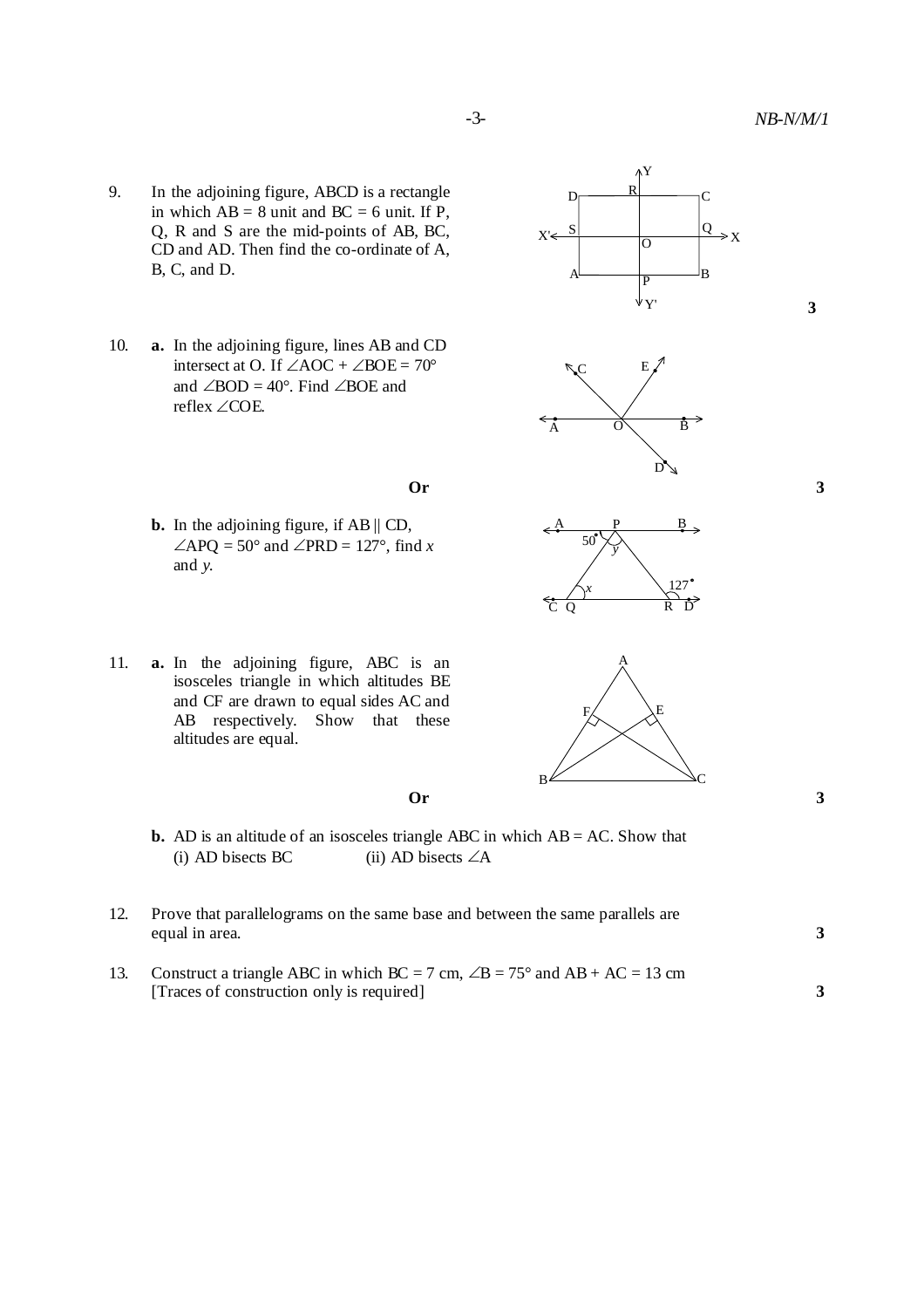14. **a.** The radius of a spherical balloon increases from 7 cm to 14 cm as air is being pumped into it. Find the ratio of surface areas of the balloon in the two cases.

#### **Or 3**

- **b.** The inner diameter of a cylindrical wooden pipe is 24 cm and its outer diameter is 28 cm. The length of the pipe is 35 cm. Find the mass of the pipe, if  $1 \text{ cm}^3$  of wood has a mass of 0.6 gram.
- 15. The blood group of 40 students of class IX are recorded as follows:

|  |  |  |  | A, B, O, A, O, AB, A, O, A, O,  |  |
|--|--|--|--|---------------------------------|--|
|  |  |  |  | B, A, O, B, A, O, A, O, AB, A,  |  |
|  |  |  |  | 0, A, AB, O, A, A, O, O, AB, B, |  |
|  |  |  |  | A, O, B, A, B, O, A, B, A, O    |  |

Represent this data in the form of frequency distribution table. Which is the most common and which is the rarest, blood group among these students. **3**

- 16. In a mathematics test given to 15 students, the following marks (out of 100) are recorded:
	- 41, 39, 48, 52, 46, 62, 54, 40, 96, 52, 98, 40, 42, 52, 60

Find the mean, median and mode of this data. **3 3** 

#### **Section – D**

17. **a.** The polynomial  $p(x) = x^4 - 2x^3 + 3x^2 - ax + 3a - 7$  when divided by  $x + 1$ , leaves the remainder 19. Find the value of *a*. Also, find the remainder when  $p(x)$  is divided by  $x + 2$ .

$$
0r \hspace{2.5cm} 5
$$

**b.** Factorise  $x^3 + 13x^2 + 32x + 20$  by using the Factor Theorem.

18. **a.** If the work done by a body on application of a constant force is directly proportional to the distance travelled by the body, express this in the form of an equation in two variables and draw the graph of the same by taking the constant force as 5 units. Also, read from the graph the work done when the distance travelled by the body is<br>(i)  $2 \text{ units}$  (ii)  $0 \text{ unit}$  $(i)$  2 units  $(ii)$ 

# **Or 5**

**b.** In countries like USA and Canada temperature is measured in Fahrenheit, whereas in countries like India, it is measured in Celsius. Here is the linear equation that converts

Fahrenheit to Celsius  $F = \frac{3}{5} \left| C + 32^{\circ} \right|$  $\bigg)$  $\left(\frac{9}{5}\right)$  $\setminus$  $=\left(\frac{9}{5}\right)C+32$ 5  $F = \left(\frac{9}{7}\right)C + 32^{\circ}$ . Draw the graph of the linear equation above

using Celsius for *x*-axis and Fahrenheit for *y*-axis.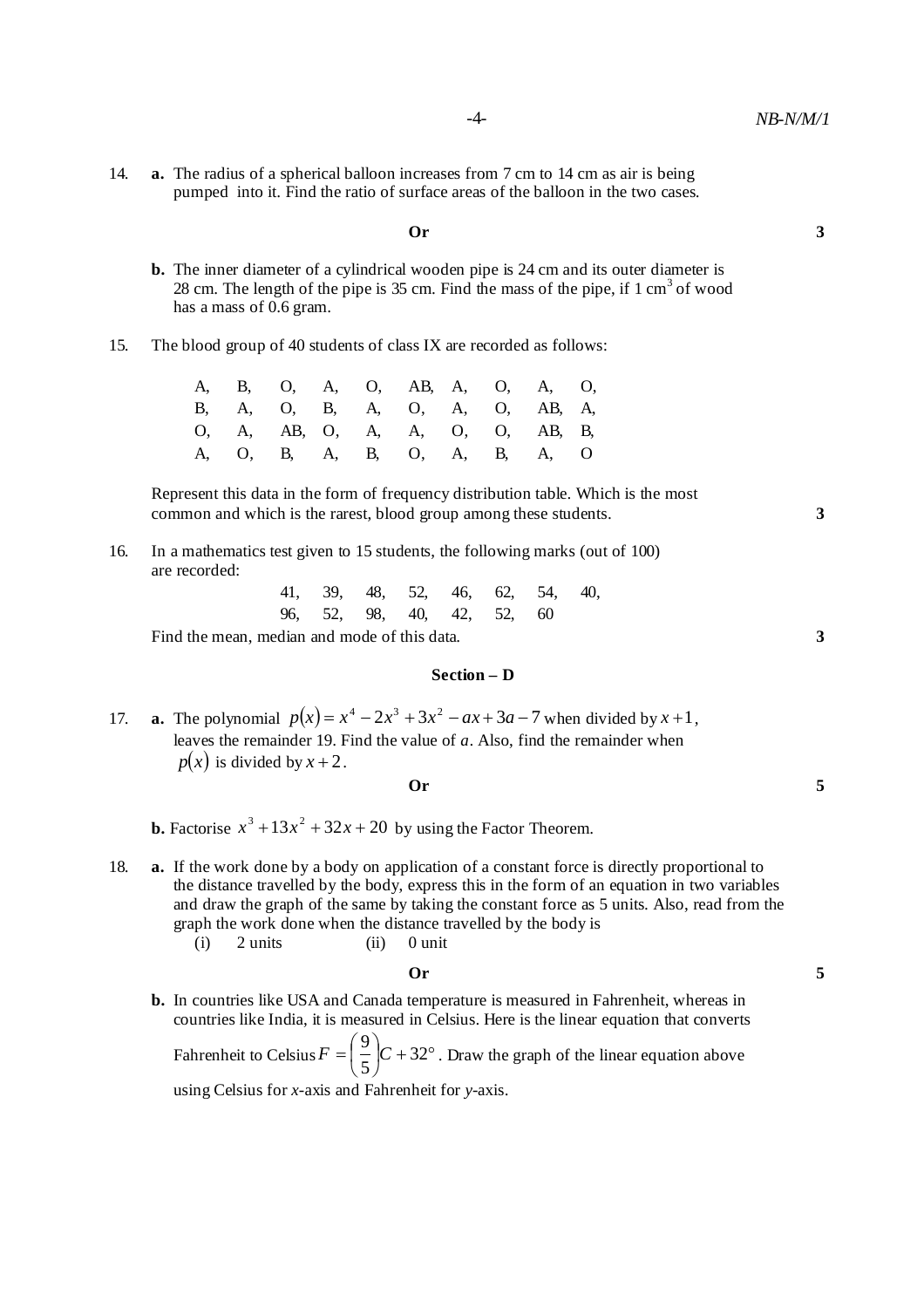- 19. **a.** In the adjoining figure, ABCD is a quadrilateral in which P, Q, R and S are mid points of the sides AB, BC, CD and DA. AC is a diagonal. Show that:
	- (i)  $\|\text{SR}\|$  AC and SR 2  $=\frac{1}{2}AC$
	- $(ii)$   $PQ = SR$
	- (iii) PQRS is a parallelogram



R

D



- **b.** In the adjoining figure, AE is the diameter of the semi-circle with centre O. If  $AB = BC$  and  $\angle$ AEC = 50°, then prove that BO || CE. Also find: (i)  $\angle$ CBE (ii)  $\angle$ CDE (iii)  $\angle AOB$  50<sup>o</sup>
- 20. **a.** A park in the shape of a quadrilateral ABCD has  $\angle C = 90^\circ$ , AB = 9 m,  $BC = 12$  m,  $CD = 5$  m and  $AD = 8$  m. How much area does it occupy?
	-
	- **b.** In the adjoining figure, a triangular park ABC has sides 120 m, 80 m and 50 m. A gardener Dhania has to put a fence all around it and also plant grass inside. How much area does she need to plant? Find the cost of fencing it with barbed wire at the rate of `20 per metre leaving a space 3 m wide for a gate on one side.



- 21. **a.** A cloth having an area of  $165 \text{ m}^2$  is shaped into the form of a conical tent of radius 5 m.
	- (i) How many students can sit in the tent if a student on an average occupies 7  $\frac{5}{2}$  m<sup>2</sup>

(ii) Find the volume of the cone.

#### **Or 5**

- **b.** A plastic box 1.5 m long, 1.25 m wide and 65 cm deep is to be made. It is opened at the top. Ignoring the thickness of the plastic sheet, determine: (i) The area of the sheet required for making the box.
	- (ii) The cost of sheet for it, if a sheet measuring  $1 \text{ m}^2 \text{ costs}$   $\degree$  20.

on the ground?